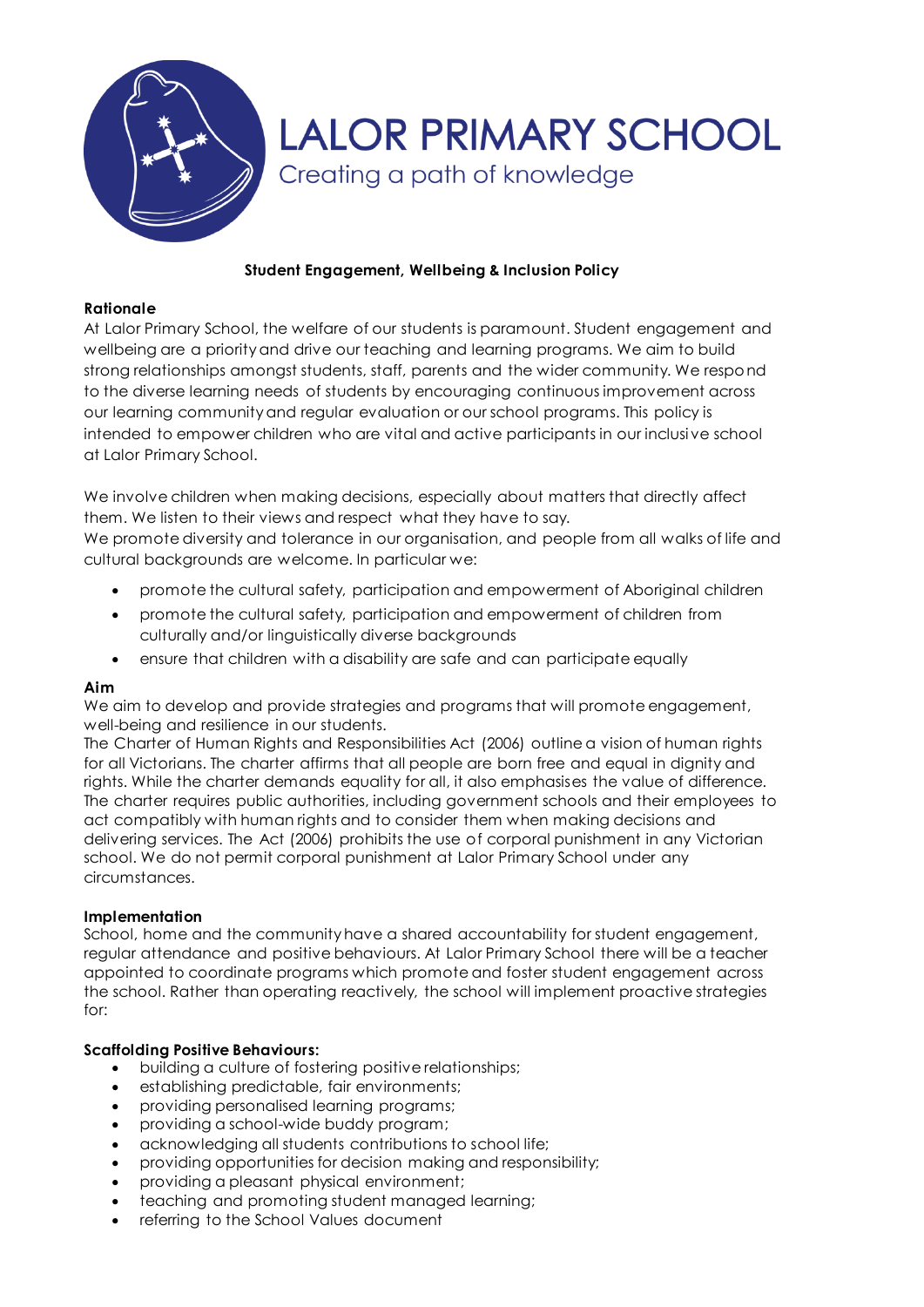#### **Administration of a program based on actions and consequences**

Disciplinary Procedures Document (Appendix 3)

#### **Related Policies and Resources**

#### *Appendices: (See attached documents)*

- Appendix 1 Rights and Responsibilities
- Appendix 2 Shared Expectations (school, parents/carers, students)
- Appendix 3 School Actions and Consequences

#### **Evaluation**

This policy will be reviewed as part of the school's three year review cycle. This policy was ratified at school council on August 20, 2019 and is scheduled for review in 2022.

#### **Appendix 1: Rights and Responsibilities**

We, at Lalor Primary School, value learning that empowers each student to explore and engage with the world. We value the free and confident communication of ideas and opinions, and fostering self-acceptance and the courage to learn, grow and realise one's potential.

 With these core objectives in mind, every member of the Lalor Primary School community has the right to fully participate in an educational environment that is safe, supportive and inclusive. Everyone deserves to be treated with respect, dignity and honesty. Everyone has the responsibility to consider others, to embrace the value of difference and to contribute to building a fair, just environment.

 Lalor Primary School acknowledges its obligations under the *Equal Opportunity Act 1995* and the *Charter of Human Rights and Responsibilities Act 2006* and accepts its responsibility to communicate these obligations to all members of the school community.

 The school's *Code of Conduct* outlines our expectations of student behaviour; students must allow learning to take place, will respect people and property at all times, will work and play safely. Any form of violence, bullying, harassment, intimidation and discrimination is unacceptable and undermines the capacity of the school community to work together.

 The school acknowledges its students' rights to education and that a student can only be excluded from school as a last response to inappropriate behaviours.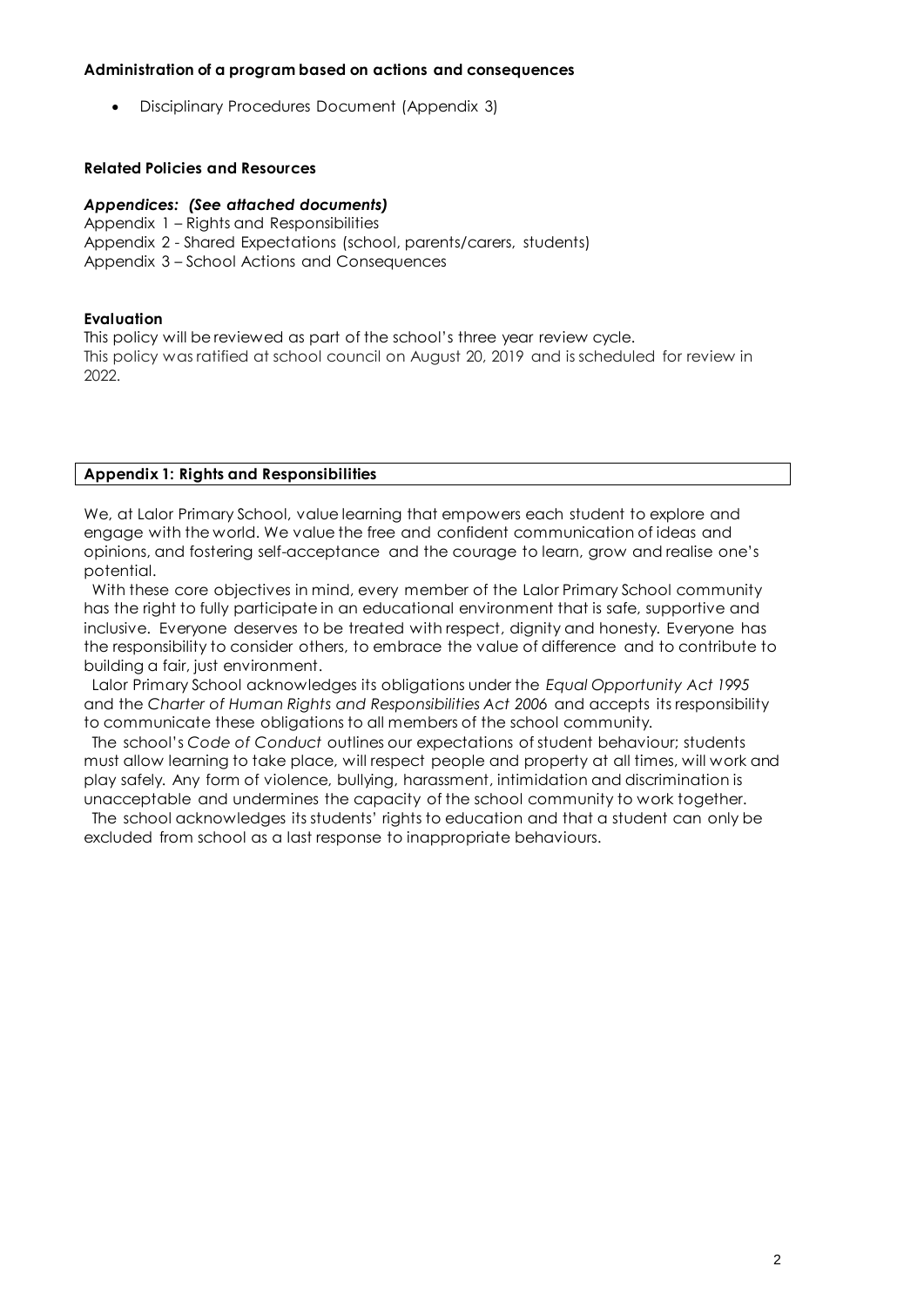# **Appendix 2: Shared Expectations**

Effective schools share a jointly negotiated set of expectations owned and implemented by the whole school community: principals, teachers and school staff, students, parents and carers. Effective schools are engaging schools which create a positive school culture. The primary focus is to provide a safe and supportive learning environment. Students can only learn effectively in environments in which they feel safe and supported, and where teachers have high expectations for their learning. Well run and democratic classrooms are central to the establishment of safe school environments.

## *1. Principals, teachers, staff*

### **Engagement**

The school will provide an educational environment that ensures all students are respect ed and cared for. Individual student learning needs will be catered for through a flexible learning approach that incorporates a range of different learning styles.

### **Attendance**

The school will engage in practices that:

- Proactively promote regular attendance.
- Provide parents with contact telephone numbers for information if absences occur.
- Accurately mark roles twice daily.
- Follow-up any regular student absences.
- Analyse attendance data to identify trends or problems with particular students.
- Report the attendance data in the Annual Report to the school community.
- Communicate with parents/carers if any action is required regarding issues with non-attendance.

### **Behaviour**

The school will support and promote positive behaviour by reinforcing the commitment to *At Lalor Primary School we want you to be friendly, we want you to learn and we want you to have fun.* 

With student wellbeing at the centre of school operations, appropriate behaviours will be modelled and reinforced consistently throughout the school by:

- The implementation of the school's Values Statement which encompasses shared collegiate understanding.
- Day to day modelling of desirable behaviours by the whole school community.
- Development and implementation of behaviour management strategies that reflect the school's values.
- $\bullet$  High expectations of appropriate behaviour.

# *2. Students*

**Engagement** Demonstrate: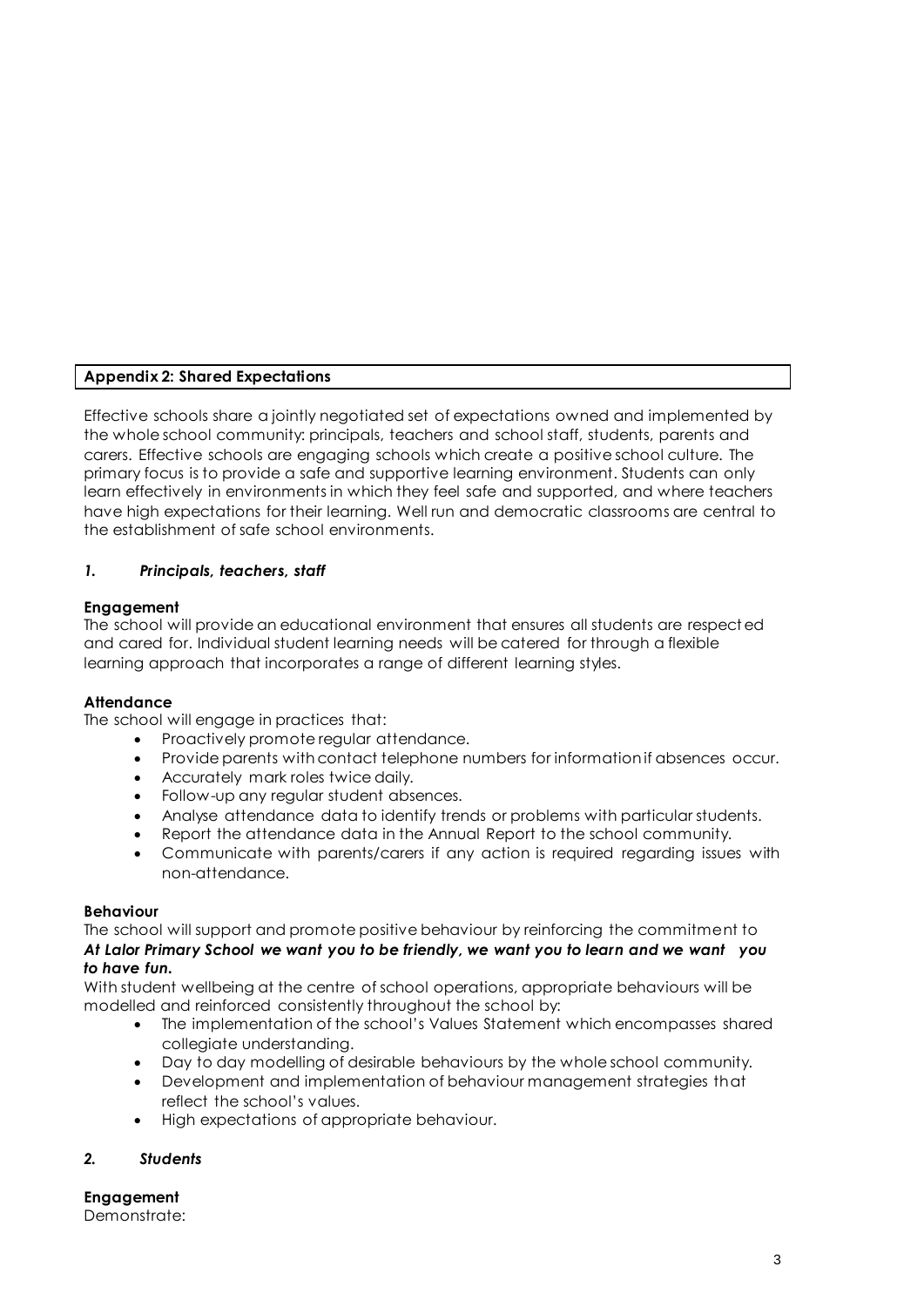- A preparedness to engage fully in the school's curriculum.
- Always putting in your personal best.
- Encouraging others and working co-operatively.
- Developing a culture of support for individual learning differences within the classroom.

### **Attendance**

- Students are expected to attend school every day that the school is open to students
- Arrive at school on time and ready to learn
- Provide written and or verbal explanation from parent/carer if absences occur

# **Behaviour**

It is expected that students will:

- Demonstrate the school's values in their learning and behaviour.
- Have high expectations for their own learning.
- Make a commitment to enhance the learning experiences of other students.
- Understand and take responsibility for the impact of their behaviour

## *3. Parents/Carers/Guardians*

### **Engagement**

- Support their children in their preparedness for school each day. This includes sleep routines, healthy diet and exercise, personal hygiene and providing a safe and secure home environment.
- Ensure their child/children complete homework
- Remain informed about school activities by reading newsletters, attending Share Time and Student Led Conferences.
- Where possible offer support for school activities such as the Fete, fundraising or management (School Council).

### **Attendance**

- Ensure that all students' enrolment details are correct.
- Ensure that students attend school regularly.
- Advise the school as soon as possible if a child is going to be absent
- Account for all students absences.

### **Behaviour**

- Support the school's values and reinforce the school's behavioural expectations.
- Encourage their children to exhibit these values in all that they do.